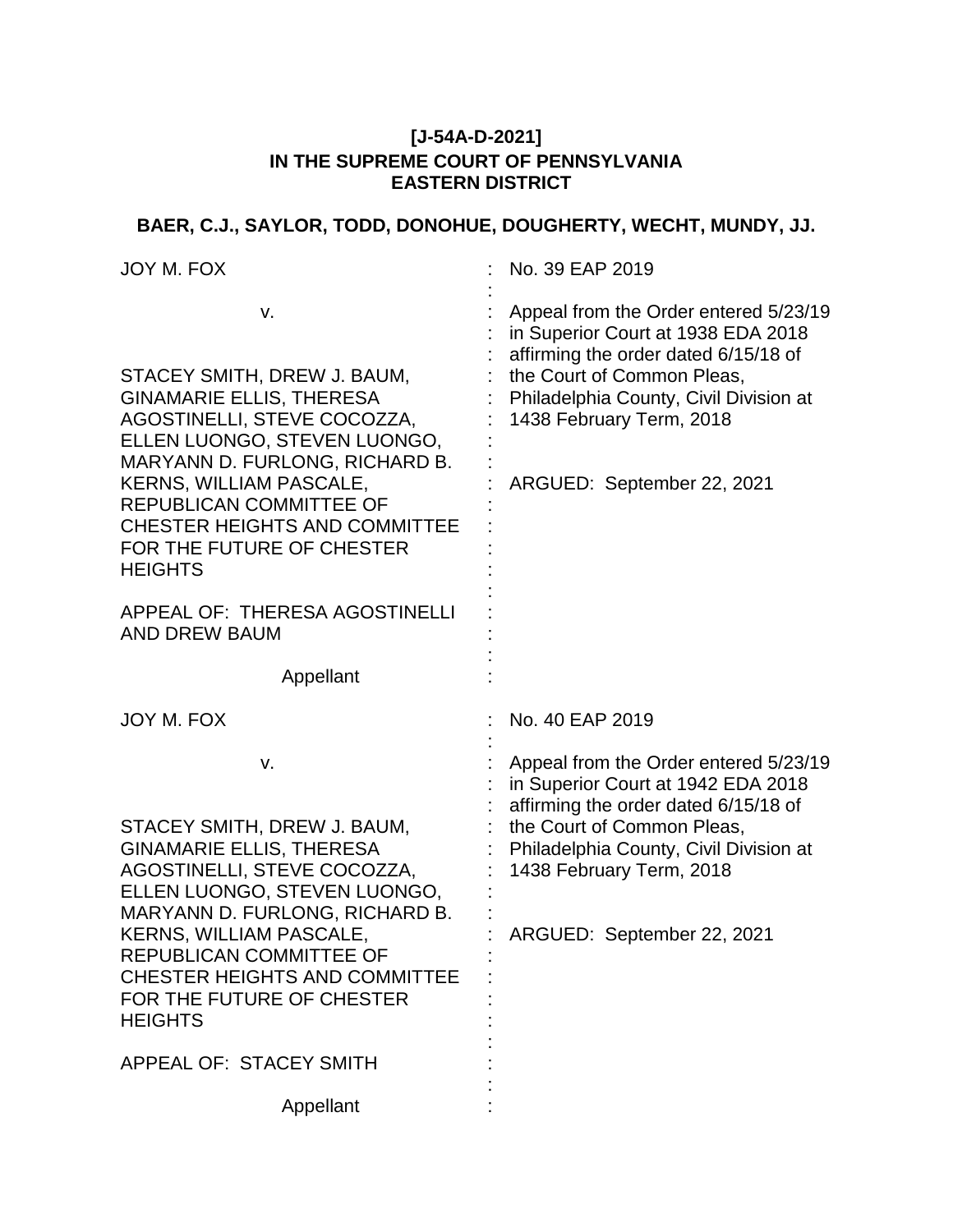| JOY M. FOX                                                                                                                                                                                                                                                                                                                                                                             | No. 41 EAP 2019                                                                                                                                                                                                                                       |
|----------------------------------------------------------------------------------------------------------------------------------------------------------------------------------------------------------------------------------------------------------------------------------------------------------------------------------------------------------------------------------------|-------------------------------------------------------------------------------------------------------------------------------------------------------------------------------------------------------------------------------------------------------|
| v.<br>STACEY SMITH, DREW J. BAUM,<br><b>GINAMARIE ELLIS, THERESA</b><br>AGOSTINELLI, STEVE COCOZZA,<br>ELLEN LUONGO, STEVEN LUONGO,<br>MARYANN D. FURLONG, RICHARD B.<br><b>KERNS, WILLIAM PASCALE,</b><br><b>REPUBLICAN COMMITTEE OF</b><br><b>CHESTER HEIGHTS AND COMMITTEE</b><br>FOR THE FUTURE OF CHESTER<br><b>HEIGHTS</b><br>APPEAL OF: WILLIAM PASCALE AND<br><b>DREW BAUM</b> | Appeal from the Order entered 5/23/19<br>in Superior Court at 1952 EDA 2018<br>affirming the order dated 6/15/18 of<br>the Court of Common Pleas,<br>Philadelphia County, Civil Division at<br>1438 February Term, 2018<br>ARGUED: September 22, 2021 |
| JOY M. FOX                                                                                                                                                                                                                                                                                                                                                                             | No. 42 EAP 2019                                                                                                                                                                                                                                       |
| v.<br>STACEY SMITH, DREW J. BAUM,<br><b>GINAMARIE ELLIS, THERESA</b><br>AGOSTINELLI, STEVE COCOZZA,<br>ELLEN LUONGO, STEVEN LUONGO,<br>MARYANN D. FURLONG, RICHARD B.<br><b>KERNS, WILLIAM PASCALE,</b><br>REPUBLICAN COMMITTEE OF<br><b>CHESTER HEIGHTS AND COMMITTEE</b><br>FOR THE FUTURE OF CHESTER<br><b>HEIGHTS</b>                                                              | Appeal from the Order entered 5/23/19<br>in Superior Court at 1968 EDA 2018<br>affirming the order dated 6/15/18 of<br>the Court of Common Pleas,<br>Philadelphia County, Civil Division at<br>1438 February Term, 2018<br>ARGUED: September 22, 2021 |
| APPEAL OF: ELLEN LUONGO, STEVEN<br>LUONGO, REPUBLICAN COMMITTEE<br>OF CHESTER HEIGHTS, AND<br><b>COMMITTEE FOR THE FUTURE OF</b><br>CHESTER HEIGHTS (COLLECTIVELY,<br>"MOVING DEFENDANTS")                                                                                                                                                                                             |                                                                                                                                                                                                                                                       |

## *OPINION*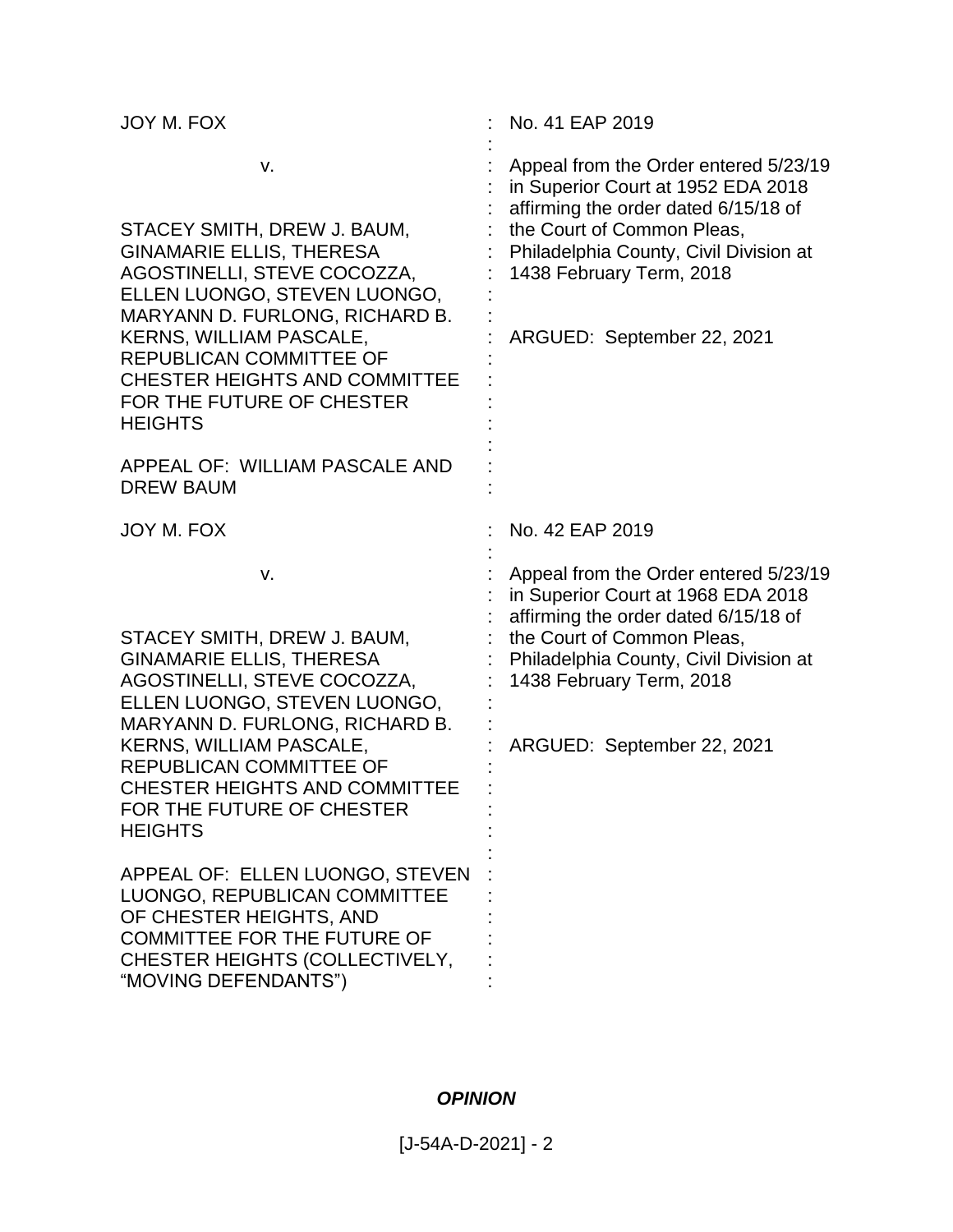#### **JUSTICE SAYLOR DECIDED: November 17, 2021**

This appeal concerns whether the standards governing the selection of an appropriate venue for litigating libel or defamation claims grounded on newspaper publications should also be applied to causes of action premised on internet-based publication.

Per the applicable venue precepts reposed in the Pennsylvania Rules of Civil Procedure, an action against an individual or a corporation may be commenced in a county in which the cause of action arose. *See* Pa.R.Civ.P. Nos. 1006(a)(1), 2179(a)(3). In *Gaetano v. Sharon Herald Co.*, 426 Pa. 179, 231 A.2d 753 (1967), a libel case deriving from a newspaper publication, this Court explained that, for purposes of redressing defamatory statements, a cause of action arises in locations where publication of the statements has occurred. *See id.* at 182, 231 A.2d at 755. *See generally* 42 Pa.C.S. §8343 (delineating publication by the defendant as an element of a cause of action for defamation).

The *Gaetano* Court further related that publication occurs where a statement is read by a third person and understood by that individual as being defamatory. *See id.*; *accord* 42 Pa.C.S. §8343(a)(4), (5) (listing such circumstances as essential elements of the cause of action). The Court elaborated that:

> The most important function of an action for defamation is to give the innocent and injured plaintiff a public vindication of his good name. Its primary purpose is to restore his unjustly tarnished reputation, and "reputation is the estimation in which one's character is held by his neighbors or associates."

*Gaetano*, 426 Pa. at 183, 231 A.2d at 755 (quoting Restatement (First) of Torts §577, comment b (Am. Law Inst. 1938)).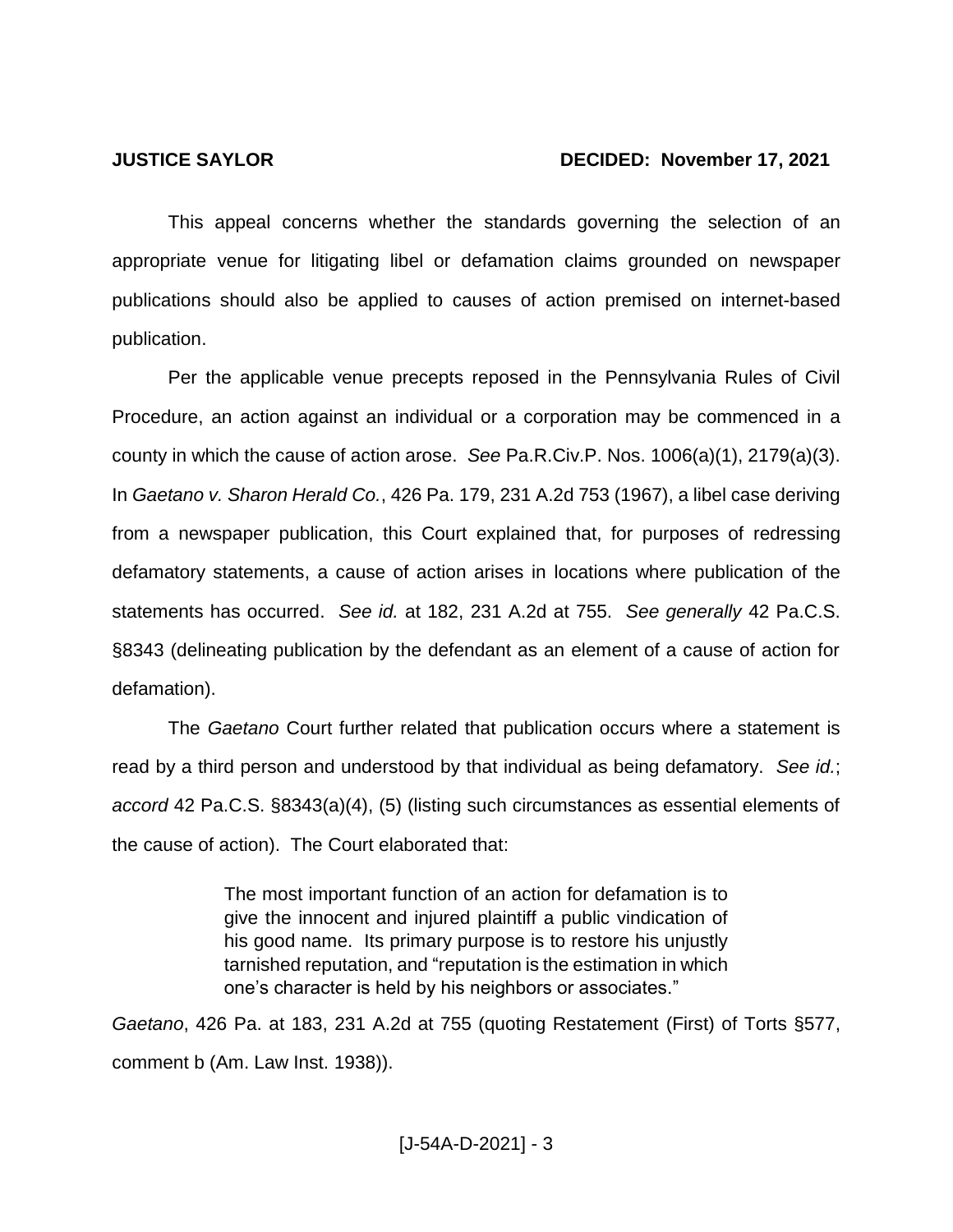In November 2017, Appellee Joy M. Fox appeared on the general-election ballot as the Democratic candidate for mayor of the Borough of Chester Heights in Delaware County. She was defeated, however, by the Republican candidate, Appellant Stacey Smith.

Appellee subsequently brought a civil action in Philadelphia County against Smith, along with other individuals and Republican-affiliated organizations (collectively, "Appellants"), advancing multiple causes of action including defamation, false light, and civil conspiracy. The complaint alleged, in relevant part, that during the campaign Appellants published information on internet and social media websites falsely accusing Appellee of having been charged, in North Carolina, with criminal conduct (*i.e.*, engaging in a fraudulent banking transaction). According to the complaint, Appellants created a website to promote the accusation and "promoted the website – and the outrageous defamatory statements about [Appellee] – through dozens of Facebook postings by individual [Appellants] and the party controlled Facebook page." Complaint in *Fox v. Smith*, No. 180201438 (C.P. Phila), at 2. Appellee further averred that the false allegations were also published in campaign flyers and posted on billboards in the Chester Heights locality.

Consistent with *Gaetano*, Appellee contended that venue was proper in Philadelphia County, *inter alia*, because Appellants' website was accessible to – and accessed by – Philadelphia residents. These included one of Appellee's friends who was identified in the complaint and who had assertedly understood the posted information to be damaging to Appellee's reputation.

Appellants interposed preliminary objections challenging the appropriateness of venue in Philadelphia County, which the common pleas court overruled. While the county court commented that the controlling principles should be reevaluated in light of evolving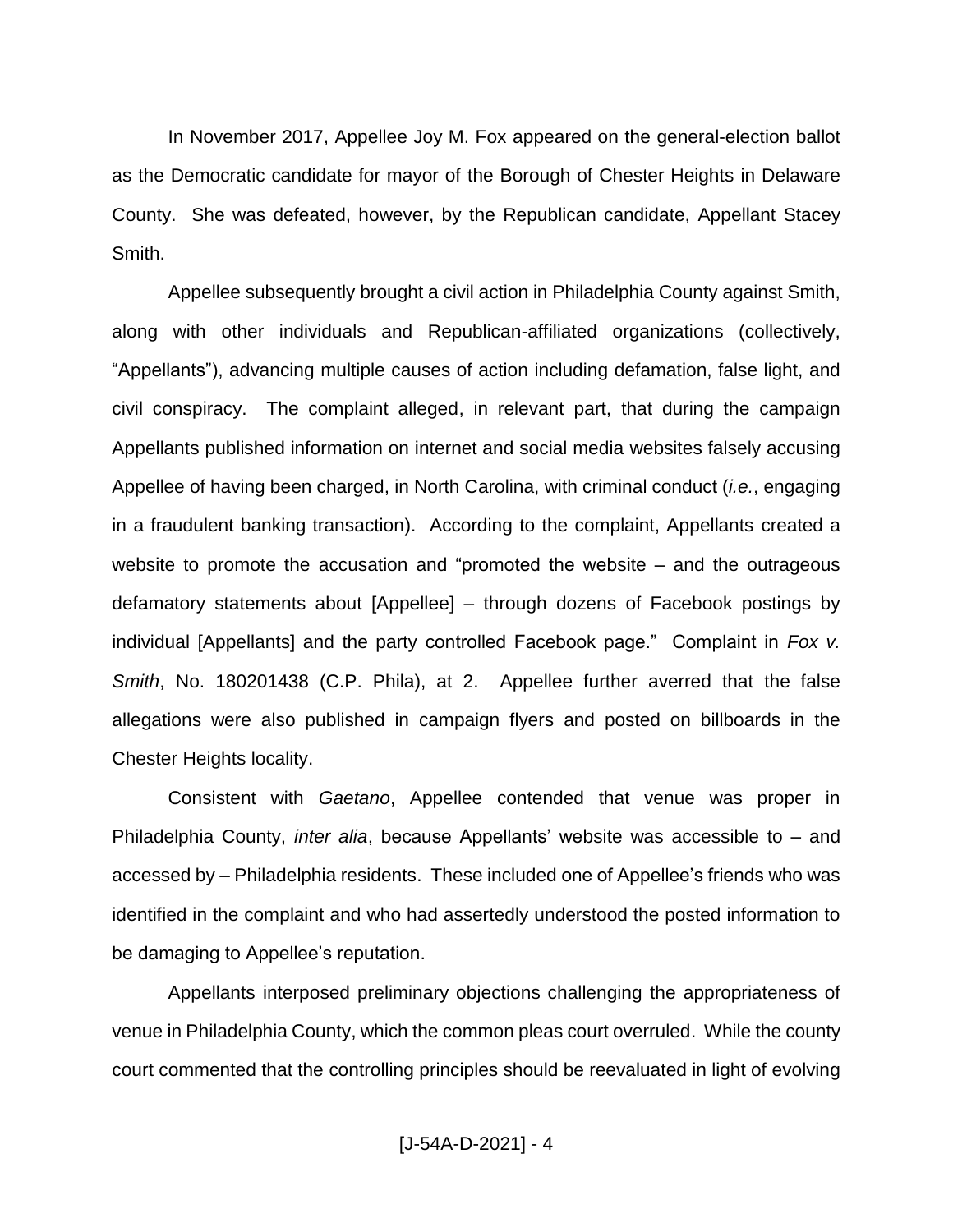technology -- including the advent of internet-based social media -- it considered itself bound by the foregoing precepts taken from *Gaetano.*

In an ensuing interlocutory appeal, the Superior Court affirmed. *See Fox v. Smith*, 211 A.3d 862 (Pa. Super. 2019). According to the majority, extending the *Gaetano* approach to internet-based communications was consistent with the treatment by various federal courts. *See id.* at 866-68 (citing, *inter alia*, *Seidel v. Kirby*, 296 F. Supp. 3d 745, 753 (D. Md. 2017), and *Capital Corp. Merch. Banking v. Corp. Colocation, Inc.*, No. 6:07 cv-1626-Orl-19KRS, *slip op.*, 2008 WL 4058014, at \*2 (M.D. Fla. 2008)). 1

Moreover, the majority found that the rationale of *Gaetano* remained sound, even as applied to internet-based publication. *See id.* at 868 (reasoning that the alleged reputational harm in Philadelphia County associated with Appellee's friend "made the friend's county of residence a place of publication and a proper venue"). In this regard, the majority admonished that "Appellants knew or should have known the scandalous information they posted online . . . would be read by [Appellee's] neighbors or associates throughout the state." *Id.* To the degree that Appellants could establish that litigation in Philadelphia County was unduly burdensome, the majority noted that a transfer of venue could be pursued on grounds of *forum non conveniens*. *See id.* (citing Pa.R.C.P. No.  $1006(d)(1)$ ).

Judge Murray concurred in the result. In light of the exponential growth of technology and its novel applications, she wrote to "underscore that the courts of this Commonwealth – both at the intermediate appellate and trial levels – would benefit from

 $\overline{a}$ 

<sup>&</sup>lt;sup>1</sup> The majority apprehended that the federal venue statute at issue in these cases requires, in relevant part, that "a *substantial part* of the events or omissions giving rise to the claim" occur in the judicial district in which the claim is to be brought. 28 U.S.C. §1391(b)(2) (emphasis added). Nevertheless, the majority opined that the federal approach "mirrors the principles of *Gaetano*." *Fox*, 211 A.3d at 867.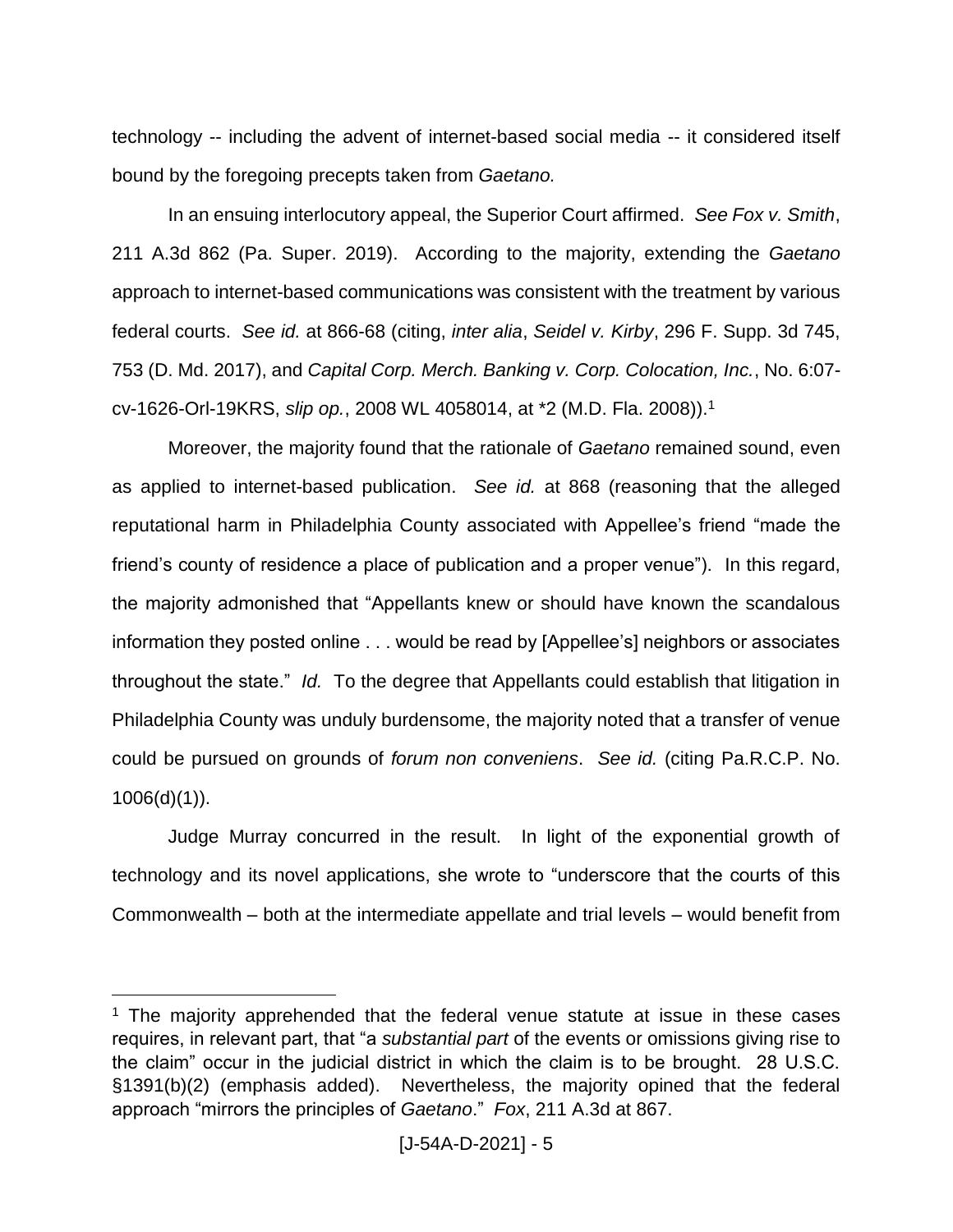decisional and statutory guidance in establishing legal principles such as venue." *Id.* at 869 (Murray, J., concurring).

Appeal was allowed to consider Appellants' challenge to the application of the precepts addressed in *Gaetano* in the internet sphere. From the outset, they stress that the present action involves a dispute among Delaware County residents arising out of internet and social media posts originated in Delaware County during a mayoral election in Delaware County. To the degree that the alleged defamation affected the Chester Heights mayoral race or Appellee's reputation or career, Appellants assert, "those impacts were keenly felt in Delaware County." Brief for Appellants at 13. They also observe that the complaint fails to allege that their targeted audience included anyone other than registered voters in Chester Heights, Delaware County.

With regard to *Gaetano*, Appellants initially attempt to distinguish the decision, among other reasons, on the basis that the plaintiff's choice of forum in that case coincided with his location of residence.<sup>2</sup> To the extent that *Gaetano* turned on the principles governing the accrual of a defamation causes of action (as delineated in the applicable civil procedural rules), Appellants present various policy-based arguments why the approach shouldn't be extended to internet-based publication. In particular, they point to the relative ease of access to internet posts from any location and the fact that such posts can be copied, shared, and linked repeatedly without the original poster knowing

 $\overline{a}$ 

<sup>2</sup> *See* Brief for Appellants at 18 ("In *Gaetano*, the Pennsylvania Supreme Court was faced with deciding whether venue was proper in Allegheny County in a defamation action arising from a newspaper article written in Mercer County and included in a publication printed and primarily circulated in Mercer County, but where 25 copies thereof were sent by the publishing company through the mail to subscribers in Allegheny County, *where the plaintiffs resided*." (citing *Gaetano*, 426 Pa. at 181, 231 A.2d at 754) (emphasis in original)); *see also* Reply Brief for Appellants at 2 ("*Gaetano* has been misinterpreted in this case as not taking the plaintiffs' residence into consideration when, in actuality, it was a key factor in this Court's holding.").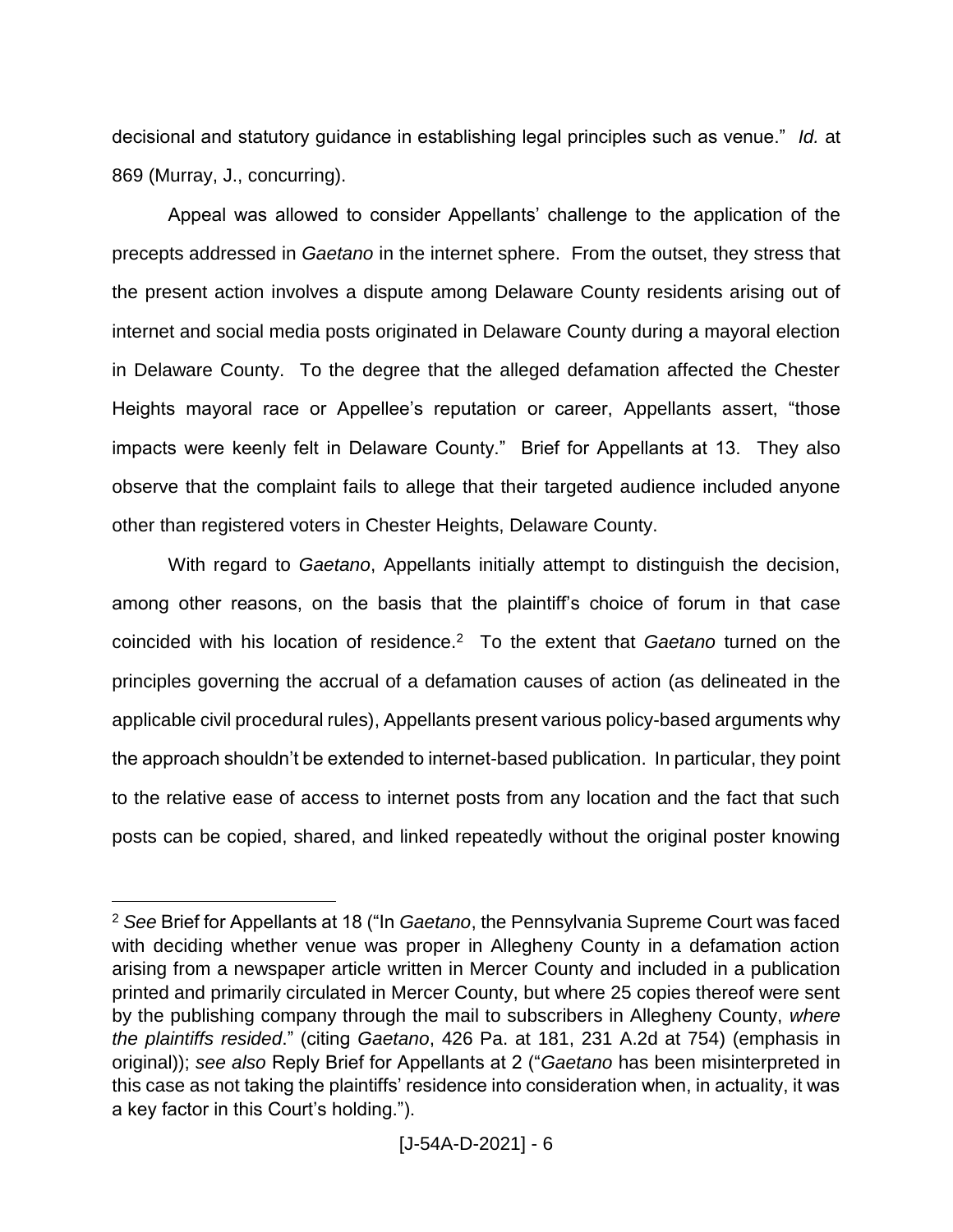about -- much less approving or condoning -- such republication. In these circumstances, Appellants believe that additional constraints on venue are necessary to impose rational and effective boundaries, thus mitigating the possibility for contrivances and forum shopping. *See, e.g.*, Brief for Appellants at 17 (explaining that "[r]ules of venue recognize the propriety of imposing geographic limitations on the exercise of jurisdiction" (quoting *Commonwealth v. Bethea*, 574 Pa. 100, 114, 828 A.2d 1066, 1075 (2003))).

Returning to *Gaetano*, Appellants caution that this Court should not become "mired in an application of *stare decisis*," when extension of the decision's dictates would contravene of the purpose and foundation of the venue rules themselves. *Id.* at 15. In this respect, although they acknowledge that venue principles may allow some latitude to plaintiffs to institute suit is a county that is most suitable to them, Appellants emphasize that such precepts also serve to assure that the selected venue has a substantial relationship to the controversy. *See id.* (citing *Cty. Constr. Co. v. Livengood Constr. Corp.,* 393 Pa. 39, 44, 142 A.2d 9, 13 (1958)).

Appellants also relate that the decisions from other jurisdictions referenced by the intermediate court generally pertain to scenarios in which the plaintiff had resided in the selected forum. They recognize, however, that the governing federal venue statute differs from the applicable Pennsylvania Rules of Civil Procedure, in that the former expressly requires that a "*substantial part* of the events or omissions giving rise to the claim" occur in the forum. 28 U.S.C. §1391(b)(2) (emphasis added). Appellants nonetheless suggest that a similar requirement should pertain in Pennsylvania state courts, and they claim that any harm to Appellee suffered in Philadelphia County should be regarded as *de minimis*. *See* Brief for Appellants at 33-34.

Ultimately, Appellants favor the adoption of a venue rule, for defamation cases, focusing on the residence of the plaintiff and the location of the material conduct of the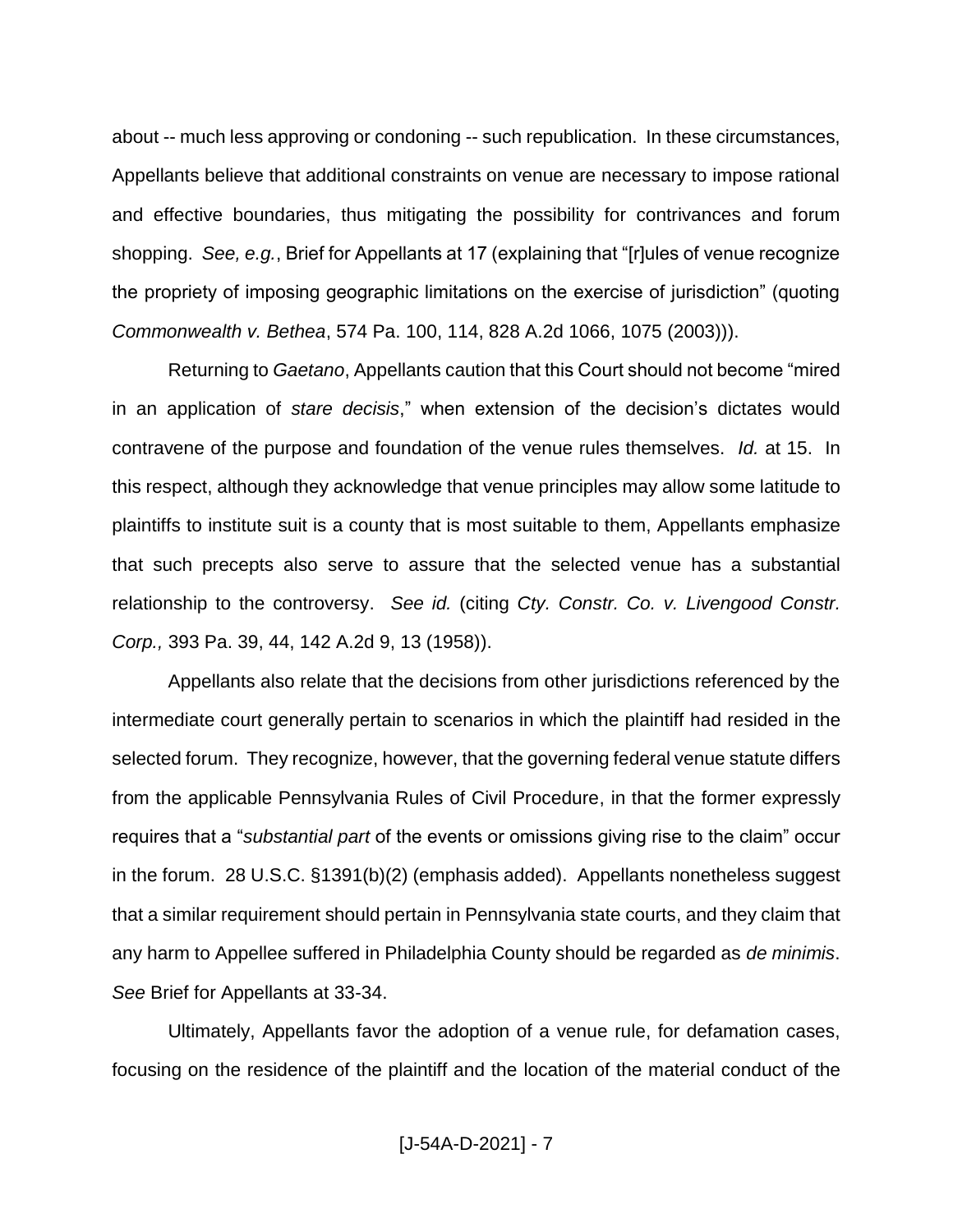defendants, as well as any purposeful actions on their part in introducing defamatory content into other locales.

Appellee, on the other hand, regards the present circumstances as embodying a difficulty, for Appellants, of their own making. It is precisely because they desired to employ the most expedient mechanism to reach a wide audience for their statements, she asserts, that Appellants utilized the internet and social media outlets for dissemination. Given the internet's pervasive accessibility throughout society, Appellee explains that it was readily foreseeable -- and indeed inevitable -- that defamatory statements reposited there would tarnish her reputation in disparate counties.

Because Appellants voluntarily "chose to use a scatter-shot approach to reach the broadest possible audience, and to spread the defamatory statements as quickly and broadly as possible," Appellee regards it as fair and just that she should have a choice of forums. Brief for Appellee at 8; *see also id.* at 12 ("What Appellants really seek is the ability to transmit defamatory material instantly across the internet, yet be shielded from the consequences of those actions by unnecessarily limiting where a plaintiff can lay venue."). In this regard, she highlights that the procedural rules governing venue generally can be viewed as tracking voluntary choices of the parties and reflecting consequences of those choices.

Additionally, Appellee notes that the *Gaetano* Court specified that publication of defamatory statements occurs whether the communication to a third party is intentional *or negligent. See Gaetano*, 426 Pa. at 182, 231 A.2d at 755 (citing Restatement (First) of Torts §577). Thus, the mere fact that Appellants may not have been specifically targeted Philadelphia County in disseminating their accusation, in her view, lacks essential relevance. Appellee also refutes the assertion that adherence to the accrualbased formulation embedded in the applicable procedural rules renders venue limitless.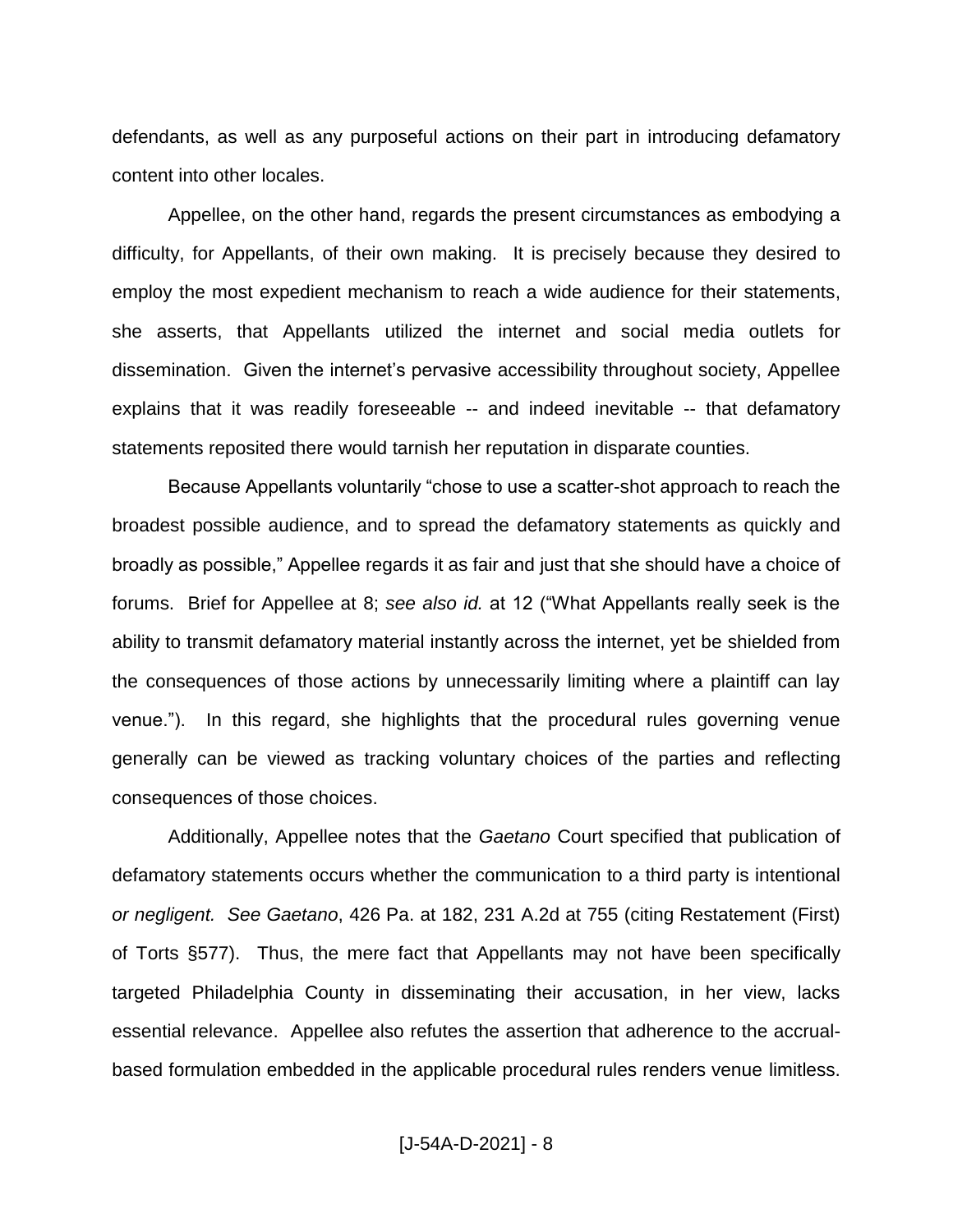*See* Brief for Appellee at 22 ("As publication can . . . occur only where the defamation is understood as applying to the defamed individual, it is inherently limited by the plaintiff's own network of associates – the very network that defamation law is supposed to protect.").

Responding to Appellants' contention that any injury suffered by Appellee in Philadelphia County is *de minimis*, she observes that the common pleas court afforded them the opportunity to conduct discovery for venue purposes. *See* Order dated Apr. 30, 2018, in *Fox*, No. 180201438. According to Appellee, Appellants failed to advantage themselves of such procedure, and concomitantly, presented no evidence to the county court concerning the scale of the reputational injury in the chosen forum. Given that, under prevailing Pennsylvania law directed to the resolution of preliminary objections, it is the movant's burden to establish that venue is improper, *see* Brief for Appellee at 23 n.4 (citing, *inter alia*, *Liggitt v. Liggitt*, 253 Pa. Super. 126, 131-32, 384 A.2d 1261, 1263- 64 (1978)), Appellee argues that there simply is no predicate for crediting Appellants' bare allegation that any harm in Philadelphia County should be deemed insubstantial.

Appellee's central position is that *Gaetano*'s framework appropriately balances the interest of plaintiffs in restoring their reputations in forums in which they have been damaged with the ability of defendants to ensure that selected venues are meaningfully connected to the disputes.

Upon review, we credit Appellee's core position. As previously explained, under the applicable Rules of Civil Procedure, venue is proper, *inter alia*, in counties in which a cause of action has arisen. *See* Pa.R.C.P. Nos. 1006(a)(1), 2179(a)(3). A cause of action for defamation arises where publication of defamatory statements occurs. *Accord*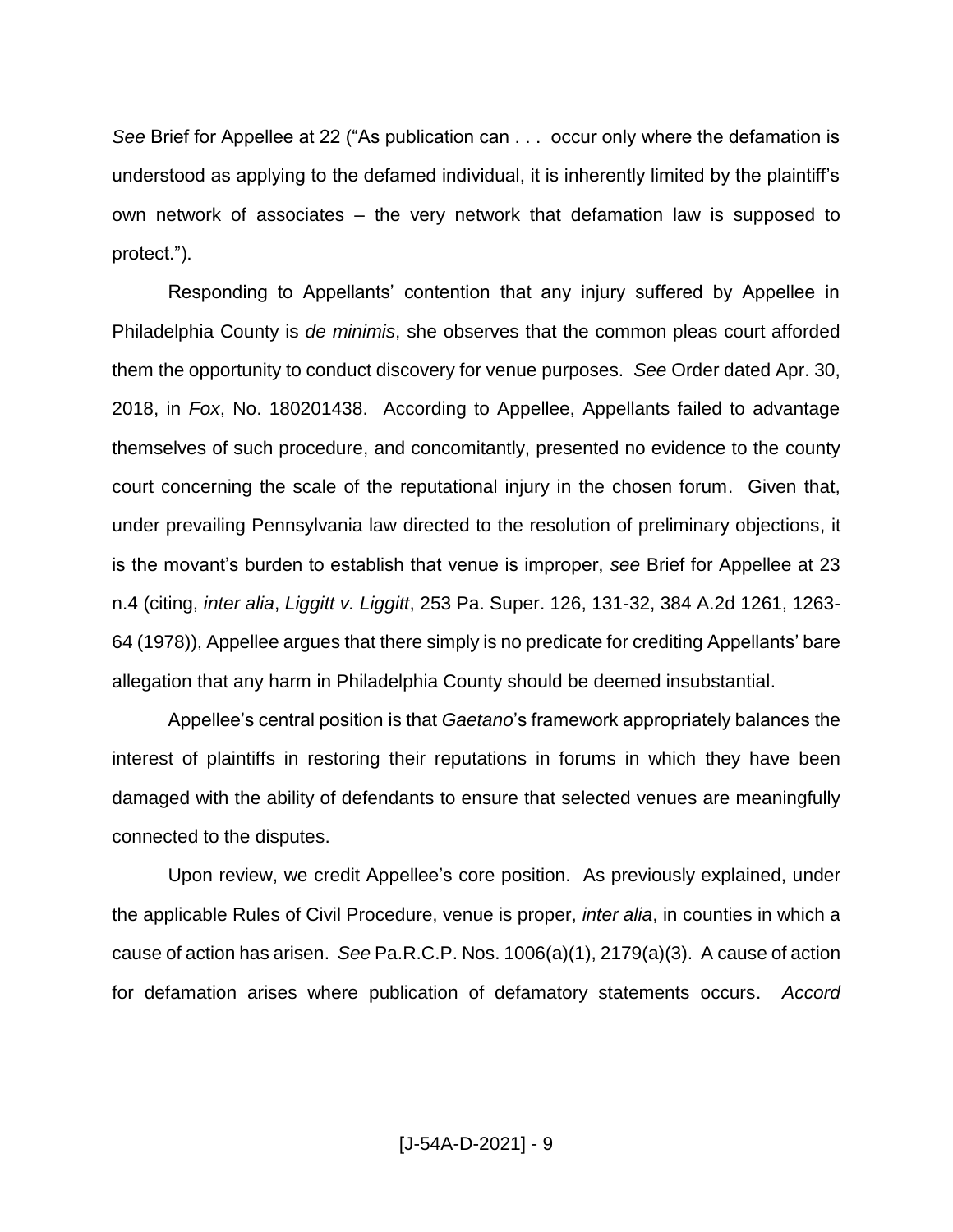*Gaetano*, 426 Pa. at 182, 231 A.2d at 755. And publication occurs where a third-party recipient understands the statement as being defamatory. *Accord id.*<sup>3</sup>

When a person is defamed via a medium with worldwide accessibility, a cause of action may arise in multiple venues. Indeed, relative to defamatory statements, the General Assembly anticipated this in the Uniform Single Publication Act,<sup>4</sup> which provides for a single cause of action for damages for such statements and specifically that "[r]ecovery in any action shall include all damages for any such tort suffered by the plaintiff in all jurisdictions." 42 Pa.C.S. §8341(b).

Per a straightforward application of the civil procedural rules, then, a plaintiff may select a single venue in a defamation action in any location in which publication and concomitant injury has occurred, albeit that publication and harm may have ensued in multiple counties.<sup>5</sup> These are the rules which were in force at the time that Appellee lodged her complaint, and we decline to undertake to retroactively adjust them. In any event -- at least upon review of the competing policy arguments before us at this time - the Court is not presently of a mind to consider prospective alterations via the rulemaking process.

 $\overline{a}$ 

<sup>&</sup>lt;sup>3</sup> Since both the initial act of communication and receipt and apprehension by another are necessary to publication, we do not suggest that a cause of action arises *only* in the location where defamatory statements are received and apprehended. In this regard, the issue of whether venue is *also* proper where the communication originated is not presently before the Court.

<sup>4</sup> Act of July 9, 1976, P.L. 586, No. 142 (codified at 42 Pa.C.S. §8341).

<sup>5</sup> Consistent with Appellee's position, we find no basis in the record presented to support Appellants' contention that alleged injury to Appellee in Philadelphia County is *de minimis* or insubstantial. As such, we leave for future consideration whether, or to what degree, the explicit federal substantiality mandate (*see supra* note 1) may differ from the Pennsylvania civil procedural rules, which do not impose such a requirement, at least overtly.